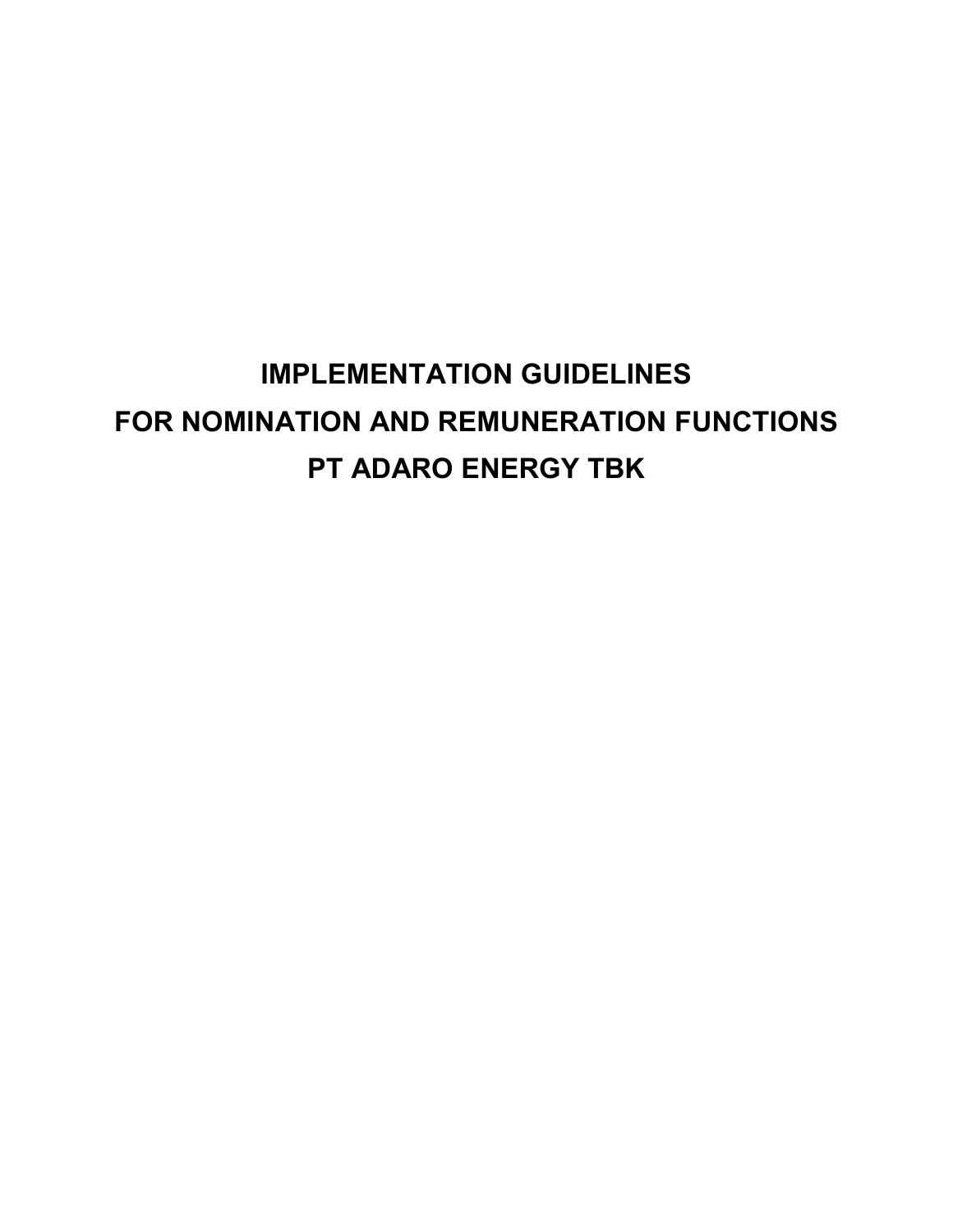## **TABLE OF CONTENTS**

- A. Introduction
- B. Definition
- C. Duties, Responsibilities, Process and Procedure
	- 1. Duties and Responsibilities
		- a. Duties and Responsibilities related to Nomination Function
		- b. Duties and Responsibilities related to Remuneration Function
	- 2. Process and Procedure
		- a. Process and Procedure related to Nomination Function
		- b. Process and Procedure related to Remuneration Function
- D. Organizing Meetings
- E. Information Disclosure and System for Reporting Activities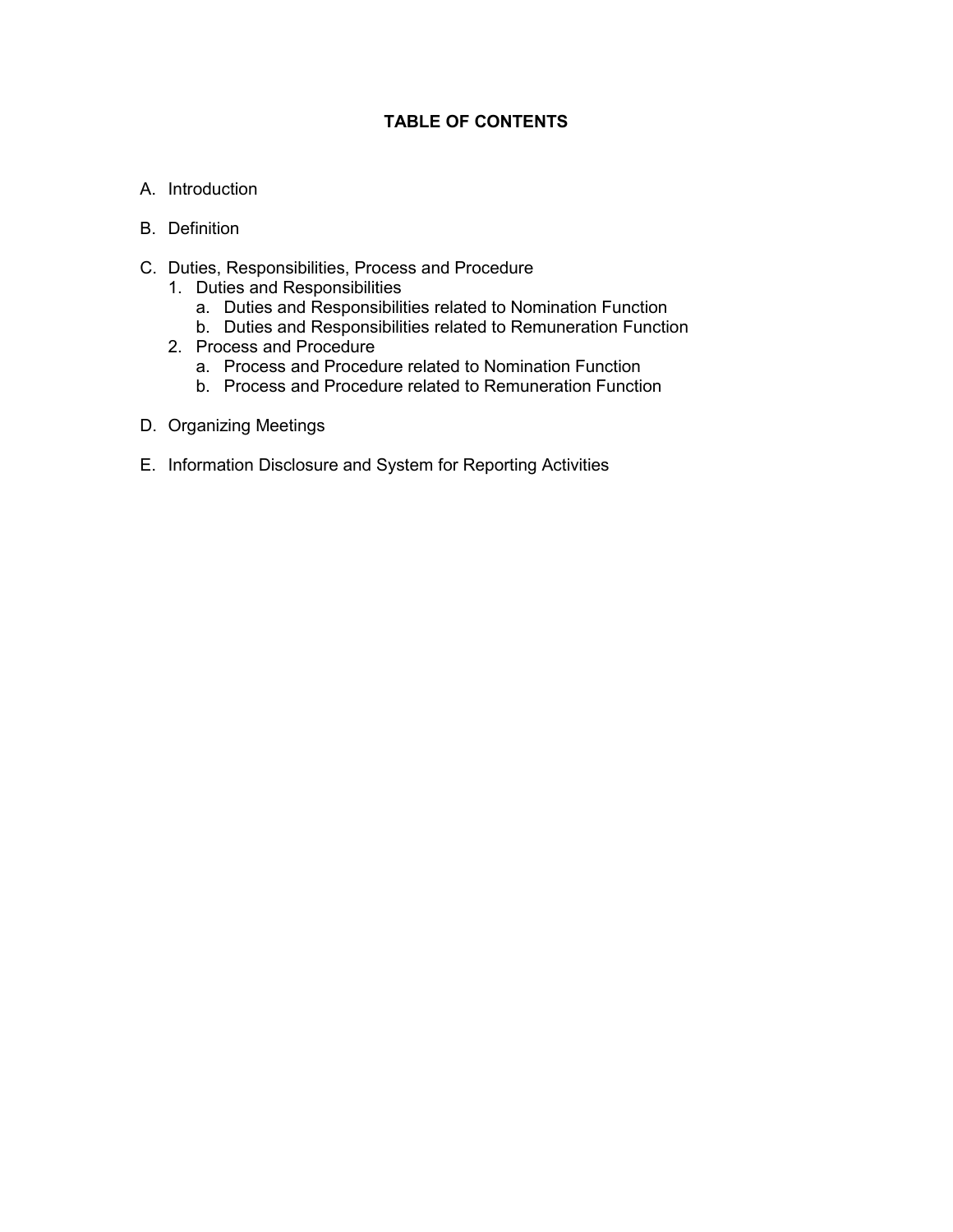#### **A. INTRODUCTION**

PT Adaro Energy Tbk ("**Company"**) is a listed company based on Letter of the Chairman of the Capital Market and Financial Institution Supervisory Board Number S-4299/BL/2008 dated July 4<sup>th</sup> 2008 concerning the Notification of the Effectiveness of the Registration Statement. As a listed company, the Company in carrying out its business activities must comply with all prevailing laws and regulations, including those applicable to the Capital Market.

Based on Article 2 of Financial Services Authority Regulation No. 34/POJK.04.2014 concerning the Committee for Nomination and Remuneration of Issuers or Listed Companies (**POJK 34.2014**), an issuer or a listed company must have Nomination and Remuneration functions, the implementation of which must be carried out by the Board of Commissioners (the BoC). In regard to the implementation, the BoC may form a Nomination and Remuneration Committee.

As per the Circular Decree of the BoC dated 31 March 2015, the BoC decided that the Nomination and Remuneration functions would be carried out directly by the BoC, without the formation of a Nomination and Remuneration Committee.

The guidelines for the implementation of Nomination and Remuneration functions have been prepared to comply with the provision of Article 20 of POJK 34/2014, to serve as guidelines for the BoC in carrying out the Nomination and Remuneration functions properly and in line with the commitment of the Company's BoC to apply the principles of good corporate governance.

#### **B. DEFINITION**

- 1. **The BoC** is the corporate organ whose duty is to conduct general and/or special supervision in accordance with the Company's articles of association and to provide advice to Board of Directors (the BoD).
- 2. **The BoD** is the corporate organ which is authorized and fully responsible for managing the Company for the benefit of the Company, in accordance with the aims and objectives of the Company, as well as for representing the Company, both in and out the court in accordance with the provisions of the Company's articles of association.
- 3. **Nomination** is the proposal for appointing someone to take the position as a member of the BoD or the BoC.
- 4. **Meeting** means the meeting of the Company's BoC with the agenda of Nomination and/or Remuneration, as set out in section D 1 of this Guideline.
- 5. **Remuneration** is the reward determined and granted to the members of the BoD and BoC due to their positions and roles and in accordance with the duties, responsibilities and authority of the members of the BoD and BoC.
- 6. **GMS** is General Meeting of Shareholders, which is the Company's organ holding the authority not granted to the BoD or BoC within the limits as determined in Law No. 40 of 2007 on Limited Liability Companies and/or within the Company's articles of associations.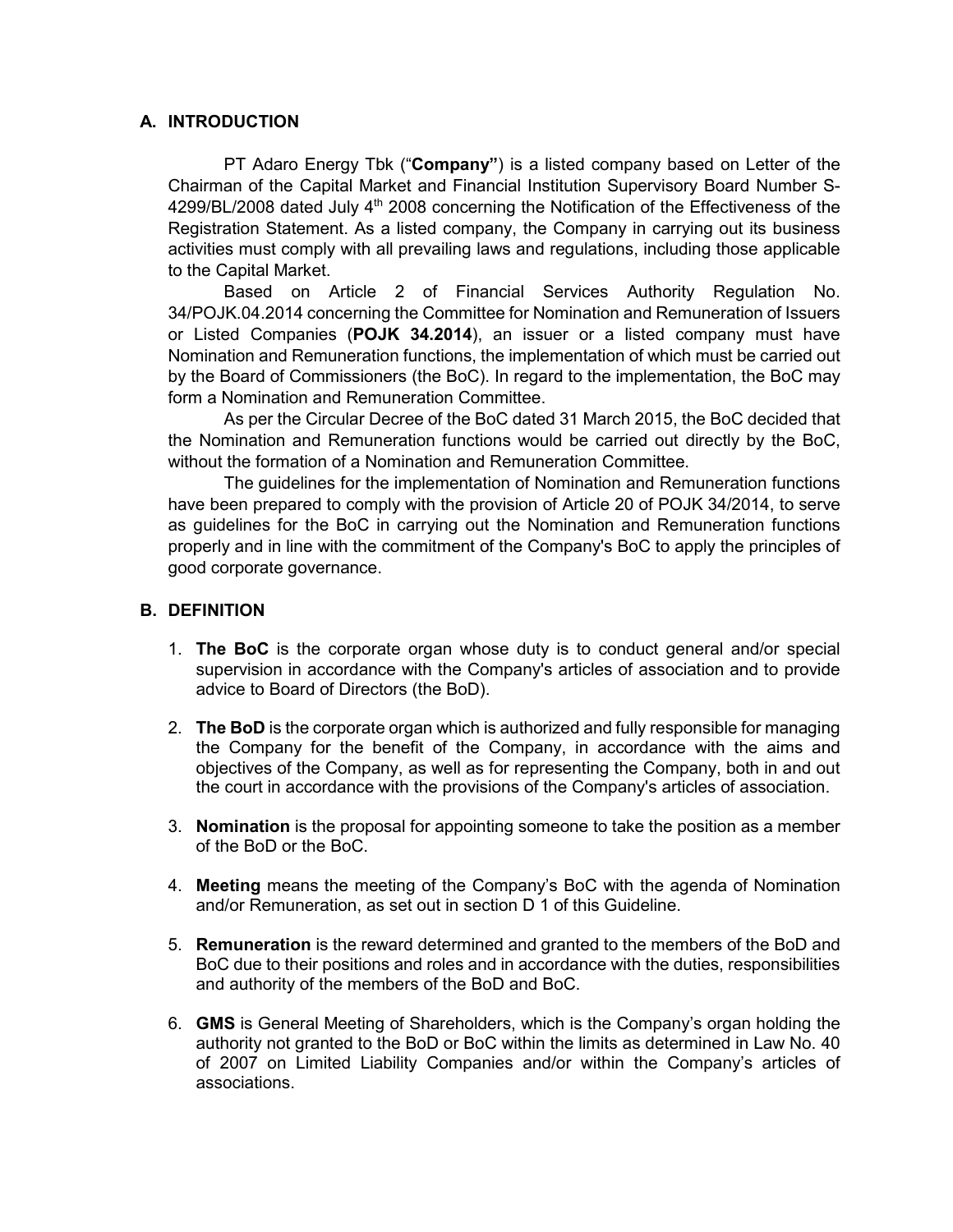## **C. DUTIES, RESPONSIBILITIES, PROCESS AND PROCEDURE**

## **1. Duties and Responsibilities**

#### **a. Duties and Responsibilities regarding the Nomination Function**

The duties and responsibilities of the BoC with regard to the implementation of Nomination function are as follows:

- 1) Establish policies regarding:
	- a) the composition of the BoD and/or the BoC;
	- b) the criteria required in the Nomination process; and
	- c) the performance evaluation on the BoC and BoD members
- 2) Assess the performance of the BoD and/or the BoC members based on the benchmark prepared as evaluation material;
- 3) Establish policies regarding the BoD and/or the BoC's skill development programs; and
- 4) Determine the candidates qualified to be members of the BoD and/or the BoC to be submitted to GMS.

## **b. Duties and Responsibilities regarding the Remuneration Function**

The duties and responsibilities of the BoC regarding the implementation of the Remuneration function are as follows:

- 1) Establish policies regarding:
	- a) Remuneration structure;
	- b) Policies on Remuneration; and
	- c) Amounts of Remuneration.
- 2) Assess the performance of the BoD and/or the BoC members with reference to Remuneration received.

## **2. Process and Procedure**

## **a. Process and Procedure regarding the Nomination Function**

In implementing the Nomination function, the Company's BoC must apply the following procedure:

- 1) Formulate and determine the composition of the BoD and/or the BOC and their Nomination process;
- 2) Formulate and establish the policies and criteria needed for the Nomination process of the candidates of the BoD and/or BoC members;
- 3) Conduct performance evaluation on the BoD and/or the BoC members;
- 4) Establish competency development programs for the BoD and/or the BoC members;
- 5) Review and appoint candidates who are qualified to be the BoD and/or BoC members to be proposed to GMS.

## **b. Process and Procedure regarding the Remuneration Function**

- 1) In implementing the Remuneration function, the Company's BoC must apply the following procedure:
	- a) Formulate and determine the BoD and/or the BoC's Remuneration structures, which may be in the form of:
		- i. Salary;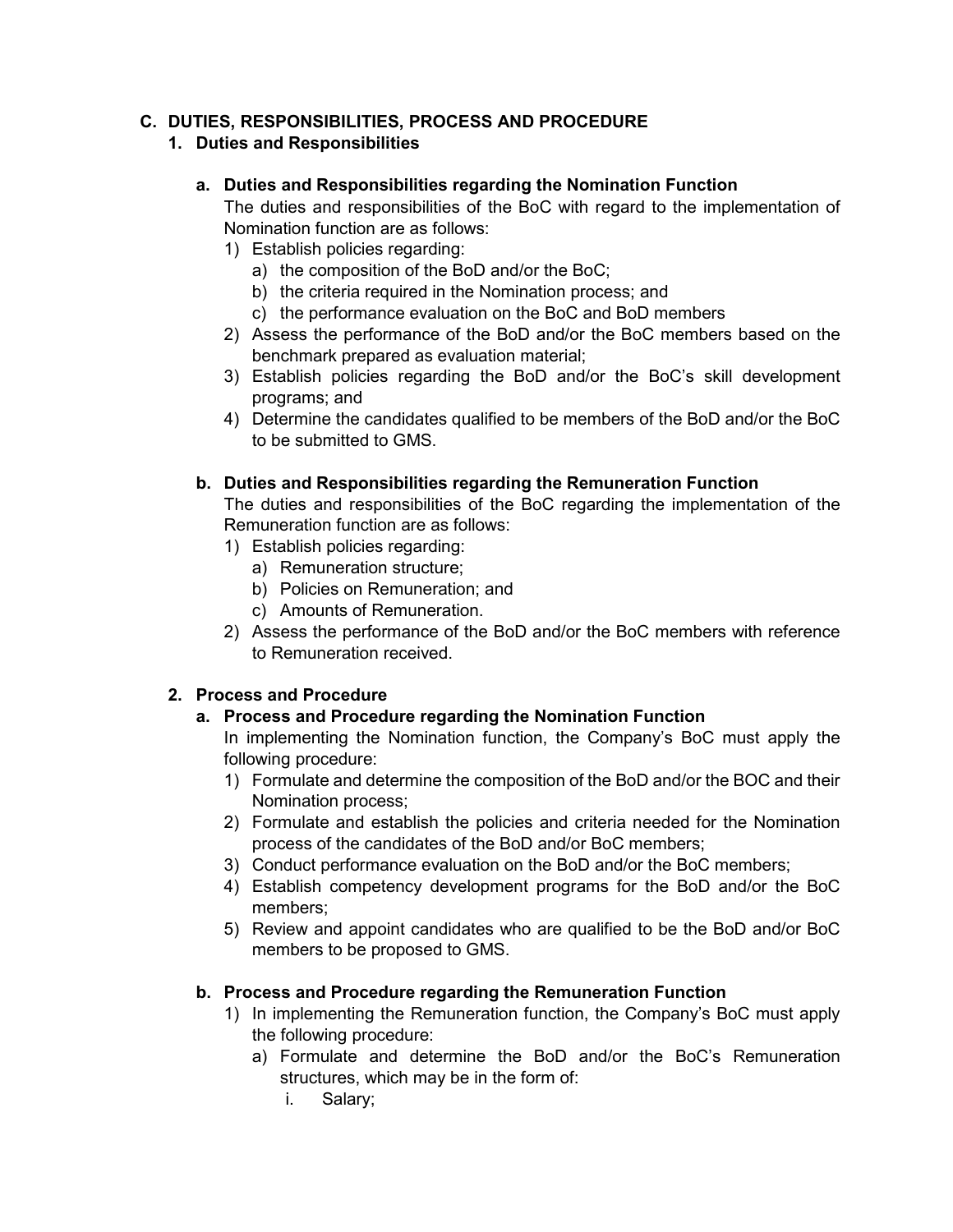- ii. Honorarium;
- iii. Incentives; and/or
- iv. Fixed and variable allowances
- b) Formulate and establish policies regarding Remuneration for the BoD and/or the BoC members; and
- c) Formulate and establish the amounts of Remuneration for the BoD and/or the BoC members.
- 2) The determination of the structures, policies and amounts of the Remuneration for the BoC and BoD members shall consider the following:
	- a) Remuneration applied in the industry in line with the issuers or listed companies with similar business activities and scale;
	- b) The duties, responsibilities and authority of the BoC and BoD members associated with the achievements of the Company's objectives and performance;
	- c) The performance target or performance of each member of the BoC and/or BoD; and
	- d) The balance between fixed and variable allowances.
- 3) The structures, policies and amounts of the Remuneration must be evaluated by the Company's BoC at least once in 1 (one) year.

# **D. ORGANISING MEETINGS**

- 1. The BoC must hold a meeting with an agenda for Nomination and/or Remuneration (**"Meeting**").
- 2. The Meeting is to be held regularly at least once every four months.
- 3. The Meeting can only be held if:
	- a. attended by the majority of the BoC members, or if a member of the BoC is unable to attend s/he can be represented only by another member of the BoC based on a Power of Attorney, and one member of the BoC can only represent one other member of the BoC; and
	- b. one of the members of the BoC is an Independent Commissioner.
- 4. Meeting decisions are made through deliberation to reach a consensus.
- 5. In the case where consensus is not reached, decisions will be made based on the majority votes.
- 6. In the case where there is a difference of opinions in the decision making process, such difference and its reasons must be stated in the Minutes of Meeting.
- 7. Meeting resolutions must be stated in the Minutes of Meeting and documented by the Company.

## **E. INFORMATION DISCLOSURE AND SYSTEM FOR REPORTING ACTIVITIES**

The Company must disclose the implementation of the Nomination and Remuneration functions in the Company's annual report and website, which at least includes:

- 1. The explanation on the absence of a Nomination and Remuneration Committee; and
- 2. The description of the implementation of the Nomination and Remuneration functions carried out during the financial year.